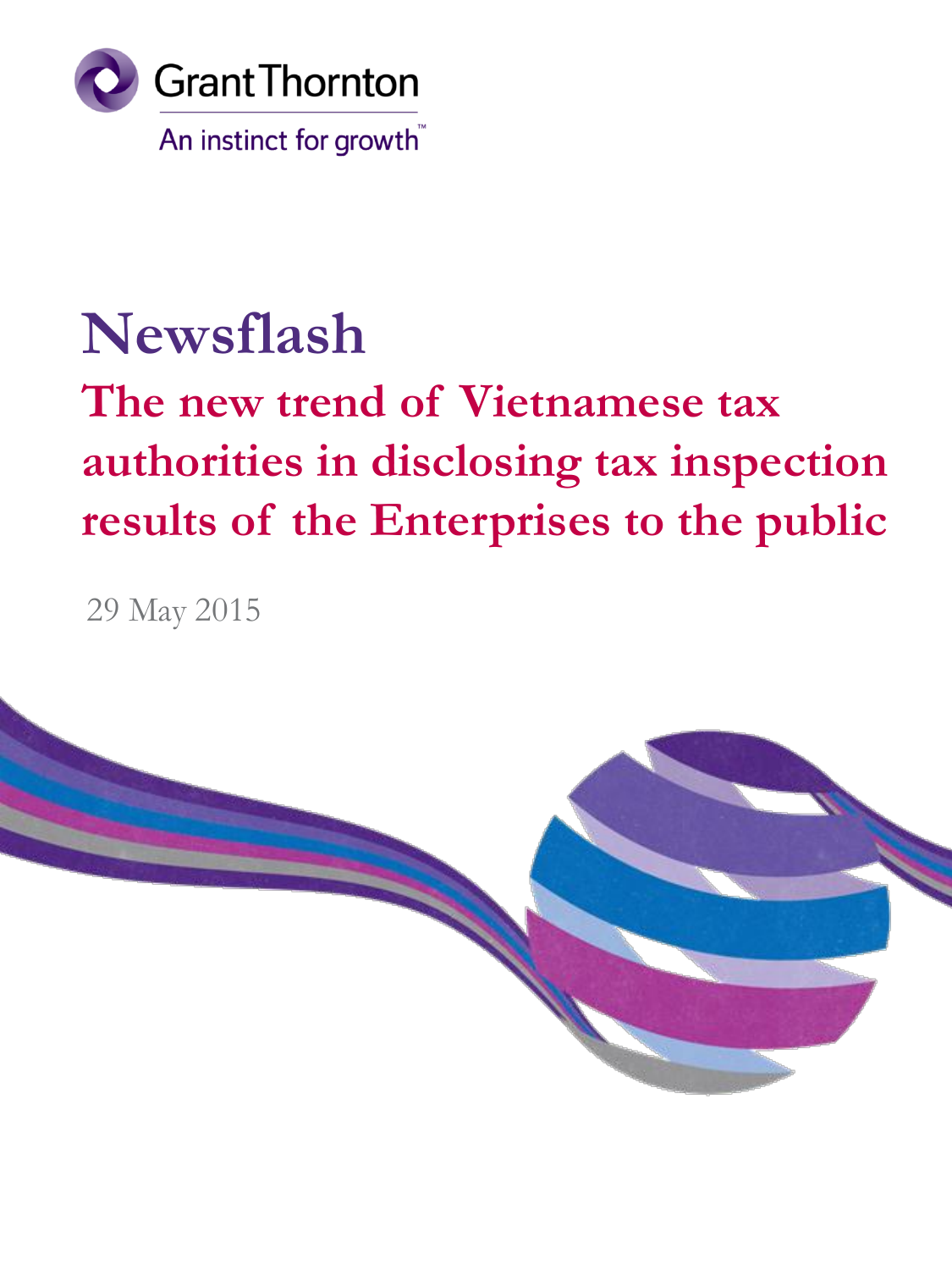In recent tax inspections, the tax authorities gradually tend to disclose the tax inspection results of the Enterprise on a wide scale to mass media. This public disclosure carries a positive impact on the transparency of information derived from tax inspections. However, from taxpayers' perspective, the disclosure of tax inspection results might bring unexpected impacts on the production and business operations of their companies.

In this Newsletter, Grant Thornton (Vietnam) would like to provide the legal basis on publishing tax inspection results disclosed by the General Department of Taxation/ Ministry of Finance and our corresponding recommendations, as follows:

# **Notable points of the legal regulations on publishing tax inspection results of the enterprises**

According to Law on Inspection No. 56/2010/QH12 dated 15 November 2010 issued by the National Assembly providing guidance and regulations on the public notification of inspection results are as follows:

- 1. Inspection results are generally required to be disclosed within 10 days from the signing date of the tax inspection conclusion minute. Tax inspection decision maker is responsible to disclose to the public the inspection results, unless the regulations stipulate otherwise.
- 2. Forms of publishing tax inspection results include:
	- Announcement at a meeting with participants comprises of tax inspection decision maker, the inspection team, company being subject to the tax inspection, relevant agencies, organisations and individual or the conference organisers;
	- **Announcement via mass media channels;**
	- Announcements on websites of state inspection authorities, agencies designated to carry out the inspection or the regulatory bodies assigned by the Government;
	- **Listed at the working offices of companies or organisations subject to the inspection;**
	- Providing the results as per the request of the relevant regulatory bodies, organisations or individuals.

# **The impact on the Enterprises when the tax inspection results are publicly disclosed via mass media channels.**

**CONSTRACTOR** 

- 1. Tax amendments and tax violations (if any) will be widely published in the newspaper.
- 2. Negative responses can arise from end consumers when using products of Enterprises subject to tax inspection result with multiple violations, particularly with regard to sensitive issues such as transfer pricing abuse whereas source of information may has not yet been fully disclosed.
- 3. The Enterprise's reputation, brand value which have been established throughout a long period can be significantly affected.
- 4. The amount of time involved in settling, rectifying the wrongful information being disclosed (if any).

### **Recommendations by Grant Thornton Vietnam**

In order to minimise the negative impacts on the business activities of the Enterprises, Grant Thornton Vietnam would like to recommend that the Enterprises should:

- 1. Periodically compare and crosscheck the data with suppliers, customers and review the compliance status of internal control procedures to ensure that the procedures are strictly adhered to and fully followed the management objectives currently in place.
- 2. Frequently request the independent review of dossiers, invoices, documents of business transactions in order to ensure the tax obligations requirements are satisfied as well as any potential risks have been properly identified and dealt with (if any)
- 3. Continuously maintain contemporaneous transfer pricing documentation which substantiates the Enterprises' pricing position in order to mitigate exposures to transfer pricing risks and ensure compliance to current transfer pricing regulations. Tax authorities are specifically steering to focus on foreign invested enterprises that exhibits any transfer pricing issues.
- 4. Strictly adhere to the provisions of the Law in Taxation, Accounting and other relevant regulations such as Law on Enterprises, Law on Investment**.**

**Please contact our professional tax advisors should you need further assistance.**